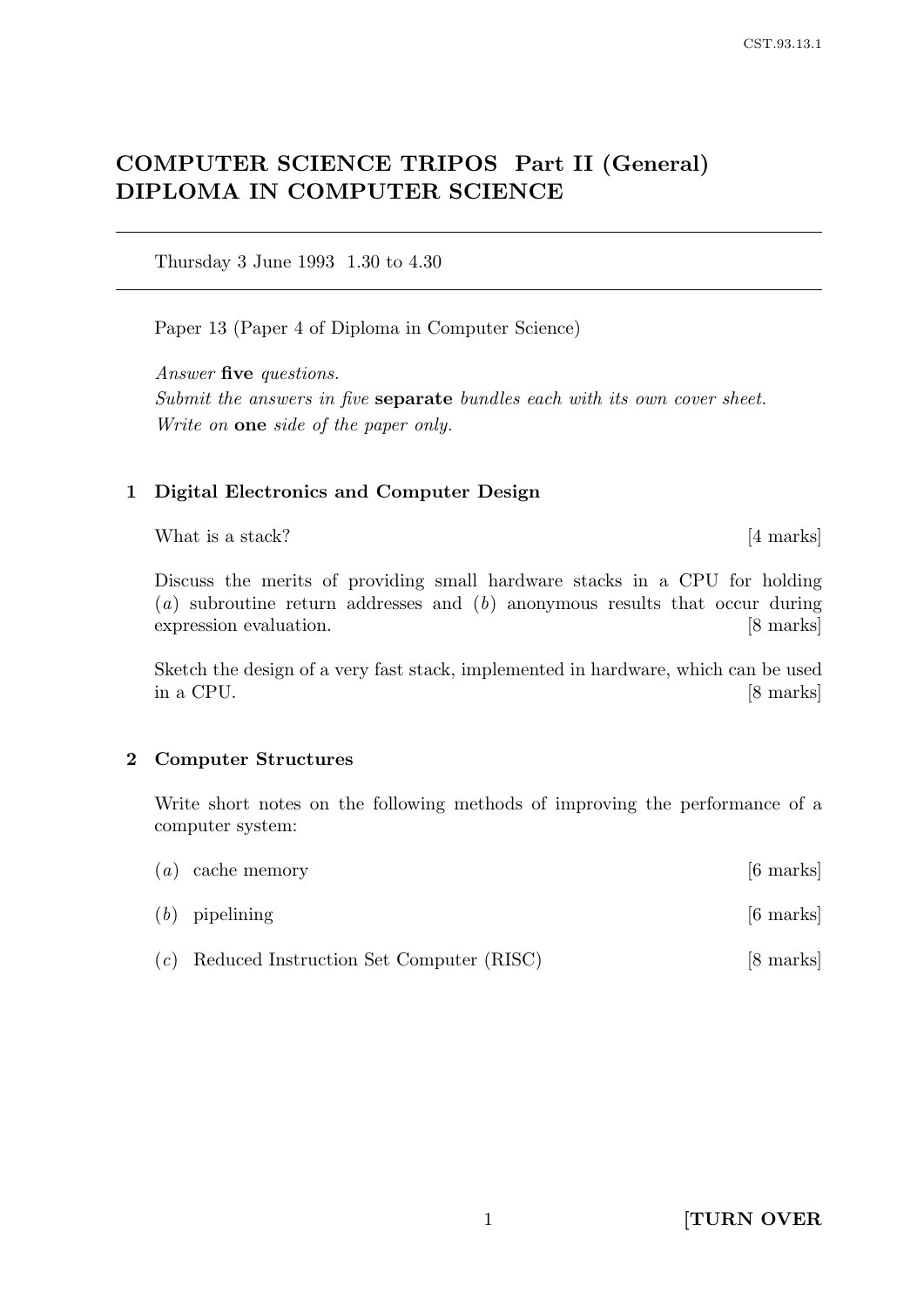## 3 Digital Communication I

Describe the properties of a physical channel which need to be considered when the channel is used for communications. [7 marks]

Describe how the properties of a digital synchronous channel are related to the properties of the underlying physical channel. [7 marks]

Describe three ways in which a protocol entity can provide higher layer channels from lower layer channels. [6 marks]

## 4 Graphics II

Compare object-space and image-space visibility tests in synthesising an image for display. [12 marks]

Describe one visibility test in detail. [8 marks]

## 5 Programming in C

Two identical packs of ordinary playing cards (52 different cards in a pack) are shuffled and placed face downwards on a table. Two players then play a game of Snap. Each player is allocated one pack and at each turn in the game one card in each pack is turned up and the two upturned cards are compared. If the cards are the same (i.e. match in every respect) a snap-turn is declared. A game ends when all 52 pairs have been compared.

Write a C program which will simulate the game for the purposes of determining the probability of there being at least one snap-turn in a game. [20 marks]

Note: you may assume the existence of a random number generator but must state its properties.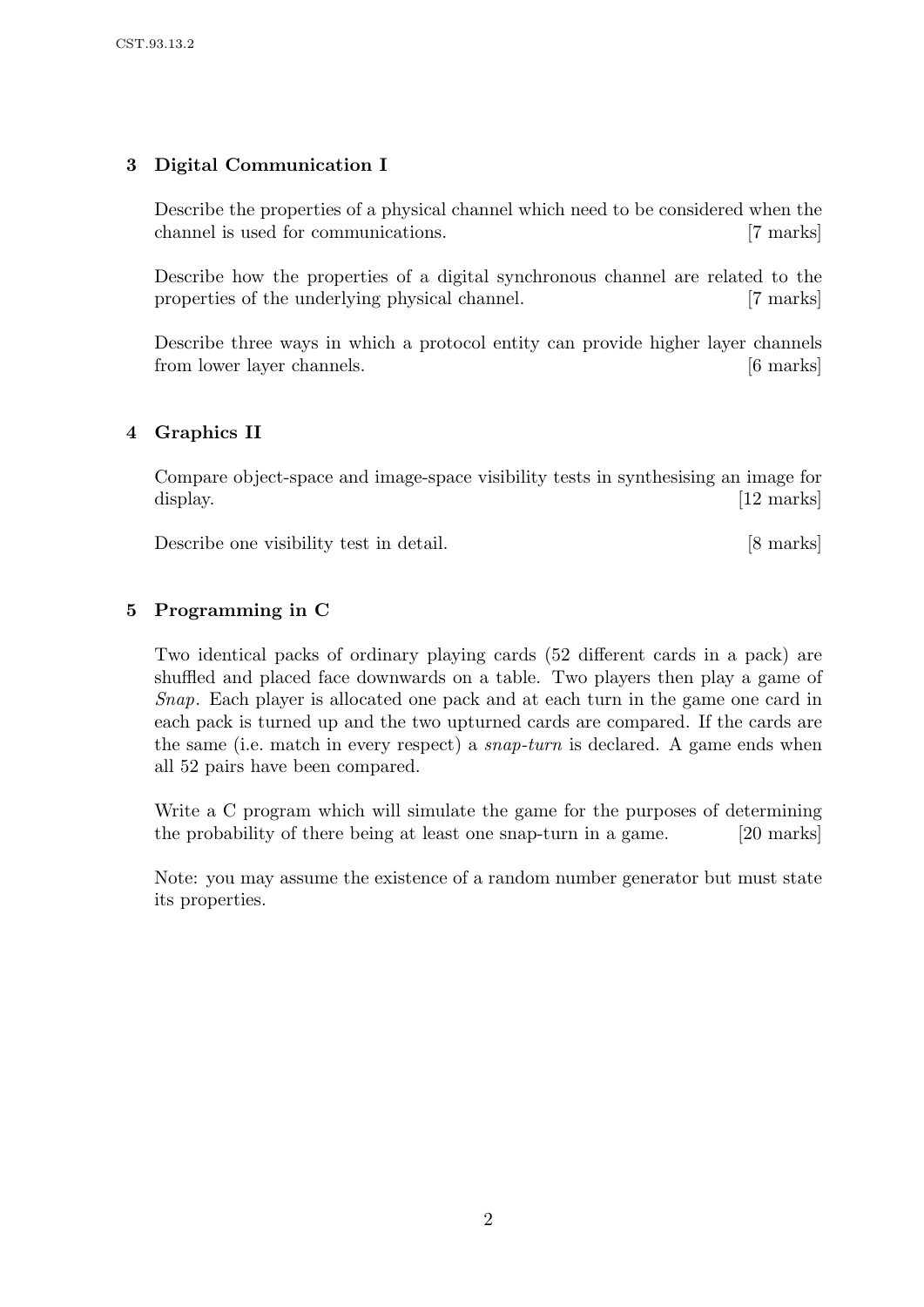#### 6 Programming Language Compilation

Write notes on each of the following topics:

- (a) the implementation of labels and jumps in a recursive, block structured programming language [7 marks]
- (b) the implementation of arrays with non-constant bounds [7 marks]
- (c) problems in the specification and implementation of Algol own variables [6 marks]

### 7 Artificial Intelligence II

Discuss any two methods for computing information about the three-dimensional layout of surfaces in a scene, given one or more images of the scene. Illustrate your answer with appropriate mathematical relationships and fragments of computer programs. [20 marks]

#### 8 Databases

Describe the ANSI-SPARC architecture for managing data, explaining how it enables *data independence* to be achieved. [6 marks]

Outline the CODASYL/DBTG proposals for network database management, showing how they relate to the ANSI-SPARC architecture. [8 marks]

In what ways do the DBTG proposals compromise data independence? [3 marks]

What provision is made for data security in them? [3 marks]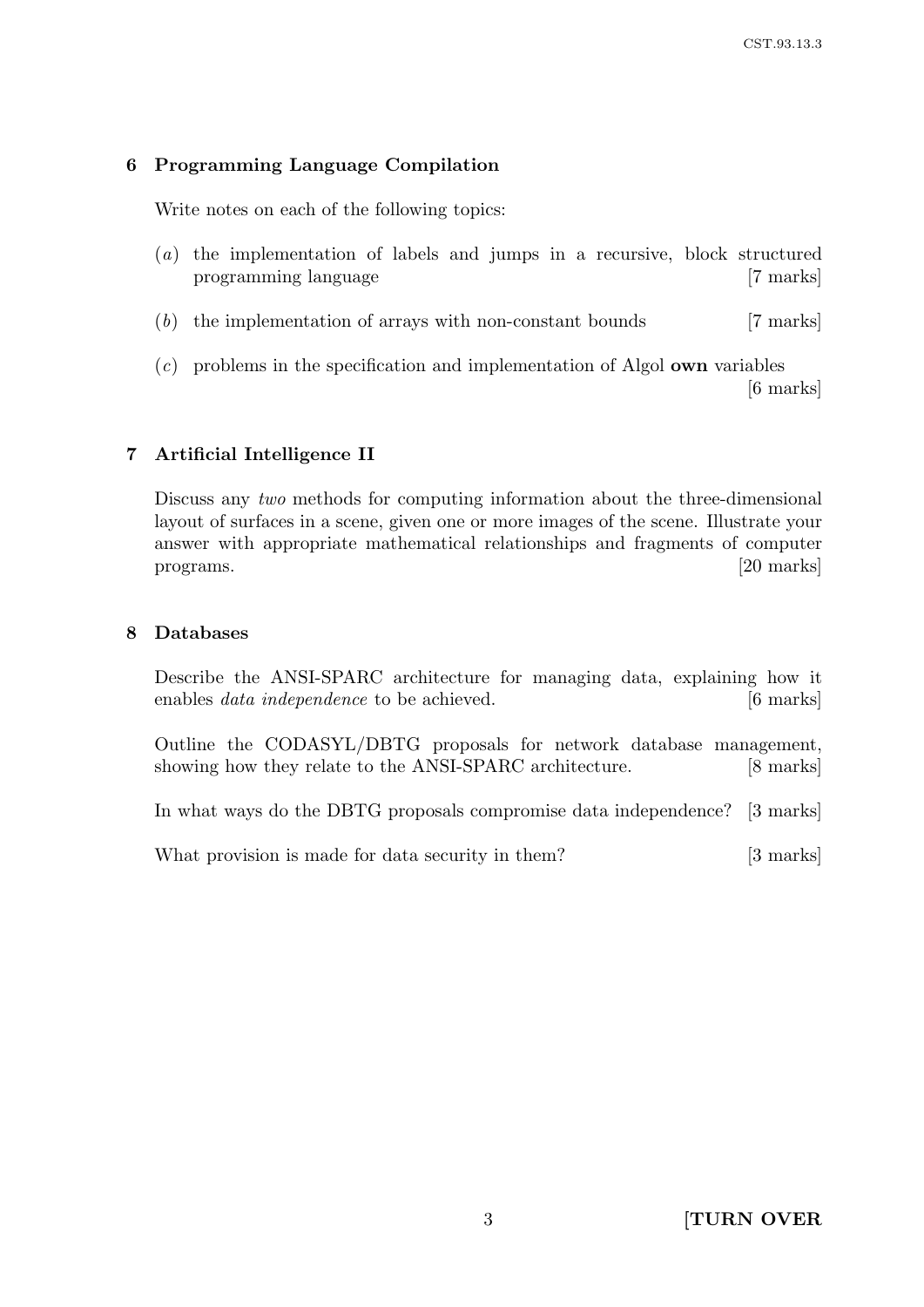## 9 Introduction to Functional Programming

Consider the ML definition

datatype 'a tree = Lf | Br of 'a  $*$  'a tree  $*$  'a tree;

Say that a tree is *balanced* if, for each of its nodes of the form  $Br(v, t_1, t_2)$ , the number of  $Br$  nodes in  $t_1$  differs from the number of  $Br$  nodes in  $t_2$  by at most one. Express this definition succinctly as an ML function of type 'a tree->bool.

[2 marks]

Show how to implement functional arrays using binary trees, such that the root holds the value of subscript 1, the left subtree holds the values of even subscripts, and the right subtree holds the values of odd subscripts. Explain how the update operation works, taking subscript 6 as an example. [5 marks]

Give an informal proof that every functional array must be represented by a balanced tree. You may assume that the array contains no gaps, i.e. the defined subscripts are  $1, \ldots, n$  for some  $n > 0$ . [7 marks]

Let the *depth* of a tree be defined by

 $depth(Lf) = 0$  and  $depth(Br(v, t_1, t_2)) = 1 + max\{depth(t_1), depth(t_2)\}.$ 

State and justify precise lower and upper bounds for the number of Br nodes contained in a balanced tree of depth d, for arbitrary  $d \ge 0$ . [6 marks]

### 10 Computation Theory

Explain what is meant by the following:

'F is a recursively enumerable set each of whose elements is a total recursive function  $f : \mathbb{N} \to \mathbb{N}$ . [3 marks]

In each of the following cases state with reasons whether the set is recursively enumerable:

- (a) the set A of all total recursive functions  $a : \mathbb{N} \to \mathbb{N}$  such that  $a(n+1) \geq a(n)$ for all  $n \in \mathbb{N}$  [7 marks]
- (b) the set D of all total recursive functions  $d : \mathbb{N} \to \mathbb{N}$  such that  $d(n+1) \leq d(n)$ for all  $n \in \mathbb{N}$  [10 marks]